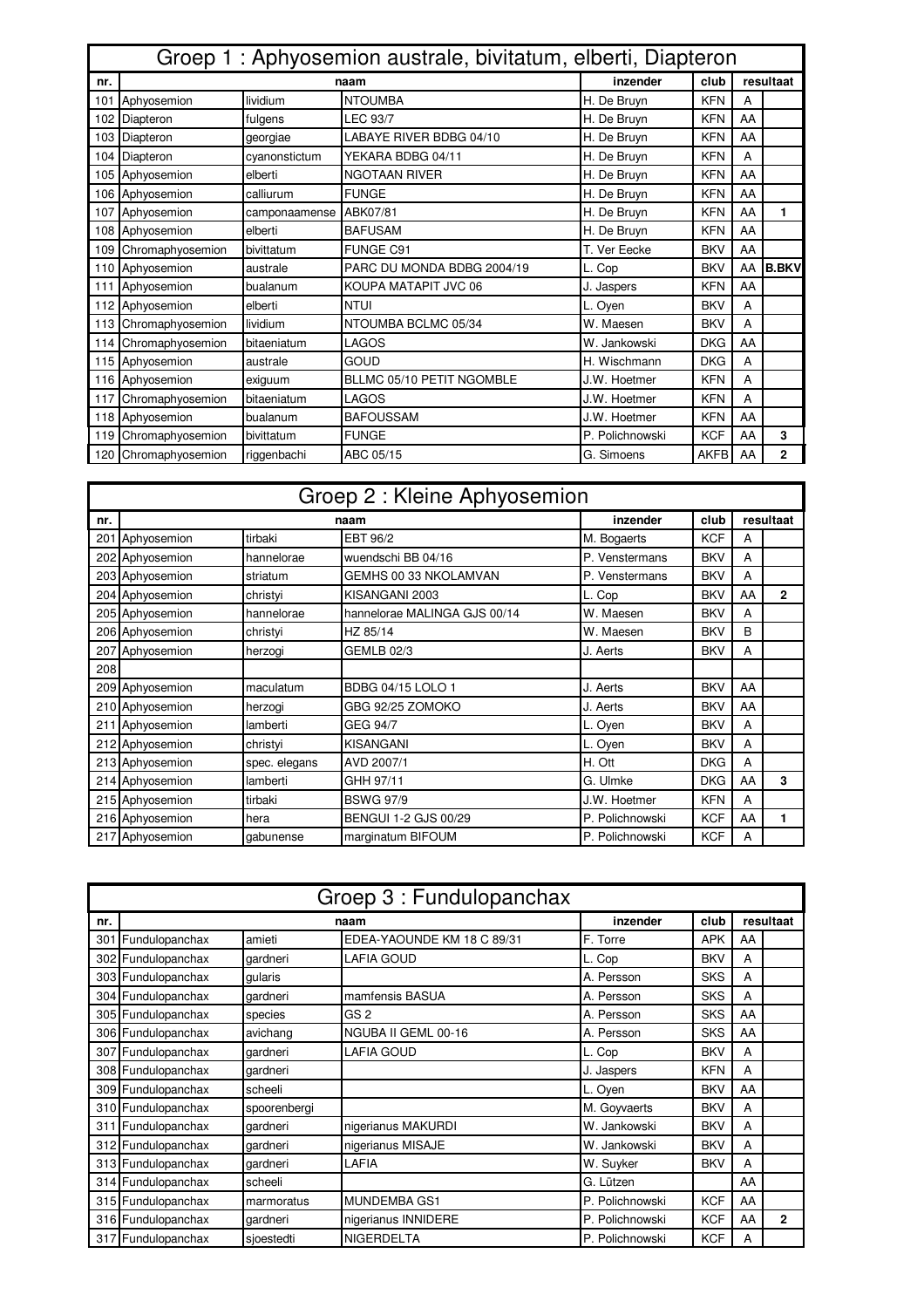| 318 Fundulopanchax | amieti            | <b>SUD SANAGA</b>          | P. Polichnowski     | <b>KCF</b>  | AA |               |
|--------------------|-------------------|----------------------------|---------------------|-------------|----|---------------|
| 319 Fundulopanchax | mirabilis moensis | BAKABE HAH 98              | P. Polichnowski     | <b>KCF</b>  | AA |               |
| 320 Fundulopanchax | gardneri          | spec.AKWEN BLLMC 05/02     | P. Polichnowski     | <b>KCF</b>  | AA | <b>B.BUIT</b> |
| 321 Fundulopanchax | oeseri            |                            | P. Polichnowski     | <b>KCF</b>  | AA |               |
| 322 Fundulopanchax | mirabile mirabile | <b>MBIO</b>                | G. Simoens          | <b>AKFB</b> | AA | 3             |
| 323 Aphyosemion    | batesii           | <b>GEMC 06/5</b>           | J. Aerts            | <b>BKV</b>  | A  |               |
| 324 Fundulopanchax | amieti            | EDEA-YAOUNDE KM 18 C 89/31 | F. Torre            | <b>APK</b>  |    | $vr. +$       |
| 325 Fundulopanchax | amieti            | EDEA-YAOUNDE KM 18 C 89/31 | J.E.Pérez Rodriguez | <b>SEK</b>  |    | $vr. +$       |

|     |                       |           | Groep 4 : "Roloffia"            |                 |            |    |              |
|-----|-----------------------|-----------|---------------------------------|-----------------|------------|----|--------------|
| nr. |                       |           | naam                            | inzender        | club       |    | resultaat    |
|     | 401 Scriptaphyosemion | geryi     | <b>ABUKO</b>                    | O. Bangsmark    | <b>SKS</b> | AA |              |
|     | 402 Scriptaphyosemion | schmitti  | <b>JUARZON</b>                  | O. Bangsmark    | <b>SKS</b> | A  |              |
|     | 403 Scriptaphyosemion | cauveti   | <b>BARRAGE LOIRE ATLANTIQUE</b> |                 |            |    |              |
|     |                       |           | GRCH 93/239                     | W. Jankowski    | <b>DKG</b> | A  |              |
|     | 404 Scriptaphyosemion | spec.     | LENGHE CUROH                    | J.W. Hoetmer    | <b>KFN</b> | ΙA |              |
|     | 405 Scriptaphyosemion | geryi     | <b>ROBIS I</b>                  | J.W. Hoetmer    | <b>KFN</b> | ΙA |              |
|     | 406 Scriptaphyosemion | brueningi | PERIE SL 89                     | G. Lützen       |            | AA |              |
|     | 407 Scriptaphyosemion | guignardi | <b>MAMOU</b>                    | P. Polichnowski | <b>KCF</b> | AA |              |
|     | 408 Scriptaphyosemion | etzeli    | LUNGHI LOL SL 99/10             | P. Polichnowski | <b>KCF</b> | AA | 3            |
|     | 409 Scriptaphyosemion | schmitti  | <b>JUARZON</b>                  | G. Simoens      | AKFB AA    |    | $\mathbf{2}$ |

|     | Groep 5 : Nothobranchius |            |                           |                 |            |    |           |  |  |  |  |  |
|-----|--------------------------|------------|---------------------------|-----------------|------------|----|-----------|--|--|--|--|--|
| nr. |                          |            | naam                      | inzender        | club       |    | resultaat |  |  |  |  |  |
|     | 501 Nothobranchius       | furzeri    | PELANE MZG 06/2           | F. Torre        | <b>APK</b> | AA | 2         |  |  |  |  |  |
|     | 502 Nothobranchius       | malaissei  | SANGE DRCH 2008/6         | F. Torre        | <b>APK</b> | AA |           |  |  |  |  |  |
|     | 503 Nothobranchius       | ugandensis | BUTIABA 3KM N UGJ99-13    | T. Ver Eecke    | <b>BKV</b> | A  |           |  |  |  |  |  |
|     | 504 Nothobranchius       | rachovii   | BEIRA 98                  | F. Torre        | <b>APK</b> | AA |           |  |  |  |  |  |
|     | 505 Nothobranchius       | malaissei  | SANGE DRCH 2008/6         | F. Torre        | <b>APK</b> | AA |           |  |  |  |  |  |
|     | 506 Nothobranchius       | orthonotus | 29,4 KM MABALANE MZG 06/3 | F. Torre        | <b>APK</b> | A  |           |  |  |  |  |  |
|     | 507 Nothobranchius       | furzeri    | PELANE MZG 06/2           | F. Torre        | <b>APK</b> | AA |           |  |  |  |  |  |
|     | 508 Fundulosoma          | thierryi   | ADA GH 06-5               | A. Persson      | <b>SKS</b> | B  | $m +$     |  |  |  |  |  |
|     | 509 Nothobranchius       | kuhntae    | NHANGAU MT 03/4           | F. Torre        | <b>APK</b> | A  |           |  |  |  |  |  |
|     | 510 Nothobranchius       | quentheri  | ZANZIBAR                  | P. Polichnowski | <b>KCF</b> | AA |           |  |  |  |  |  |
|     | 511 Nothobranchius       | kafuensis  | <b>NEGA NEGA</b>          | P. Polichnowski | <b>KCF</b> | AA | 3         |  |  |  |  |  |

|     | Groep 6 : Rivulus |              |                            |              |            |    |           |  |  |  |  |
|-----|-------------------|--------------|----------------------------|--------------|------------|----|-----------|--|--|--|--|
| nr. | naam              |              |                            |              | club       |    | resultaat |  |  |  |  |
|     | 601 Rivulus       | igneus       | CASCADE FOURGASSIE S-FG 04 | W. Jankowski | <b>DKG</b> | А  |           |  |  |  |  |
|     | 602 Rivulus       | magdalenae   |                            | G. Ulmke     | <b>DKG</b> | AA |           |  |  |  |  |
|     | 603 Rivulus       | urophthalmus | <b>IMOCO MOCO FALLS</b>    | W. Suyker    | <b>KFN</b> | A  |           |  |  |  |  |
|     | 604 Rivulus       | waimacui     | GUY 02-4                   | W. Suyker    | <b>KFN</b> | А  | $2/a$ kfb |  |  |  |  |
|     | 605 Rivulus       | xiphidius    | <b>CRIQUE BOULANGER</b>    | J.W. Hoetmer | <b>KFN</b> | A  |           |  |  |  |  |

|     | Groep 7 : Europese, Noord- en Zuid-Amerikaanse soorten |              |                                           |                 |            |    |              |  |  |  |  |
|-----|--------------------------------------------------------|--------------|-------------------------------------------|-----------------|------------|----|--------------|--|--|--|--|
| nr. |                                                        |              | naam                                      | inzender        | club       |    | resultaat    |  |  |  |  |
|     | 701 Aphanius                                           | persicus     | BARM-E-SHOOR SPRING, MAHARLU MEEIH. Meeus |                 | <b>BKV</b> | А  |              |  |  |  |  |
|     | 702 Aphanius                                           | iberus       | <b>ESTARTIT</b>                           | W. Maesen       | <b>BKV</b> | А  |              |  |  |  |  |
|     | 703 Simpsonichtys                                      | punctulatus  | <b>BOIAS NP 03 07</b>                     | W. Maesen       | <b>BKV</b> | А  |              |  |  |  |  |
|     | 704 Fundulus                                           | chrysotus    | <b>HOPKINS PRAIRIE</b>                    | H. Wischmann    | <b>DKG</b> | AA |              |  |  |  |  |
|     | 705 Valencia                                           | hispanica    | <b>ALBUIXEC</b>                           | H. Wischmann    | <b>DKG</b> | Α  |              |  |  |  |  |
|     | 706 Simpsonichtys                                      | flammeus     | <b>NOVA ROMA</b>                          | H. Wischmann    | <b>DKG</b> | А  |              |  |  |  |  |
|     | 707 Simpsonichtys                                      | hellneri     |                                           | H. Wischmann    | <b>DKG</b> | А  |              |  |  |  |  |
|     | 708 Simpsonichtys                                      | auratus      |                                           | J.W. Hoetmer    | <b>KFN</b> | AA | $\mathbf{2}$ |  |  |  |  |
|     | 709 Simpsonichtys                                      | aff. notatus | VILA I NPCE BR 08/09                      | J.W. Hoetmer    | <b>KFN</b> | Α  |              |  |  |  |  |
|     | 710 Simpsonichtys                                      | punctulatus  | GOIAS NP 03 07                            | P. Polichnowski | <b>KCF</b> | AA | 3            |  |  |  |  |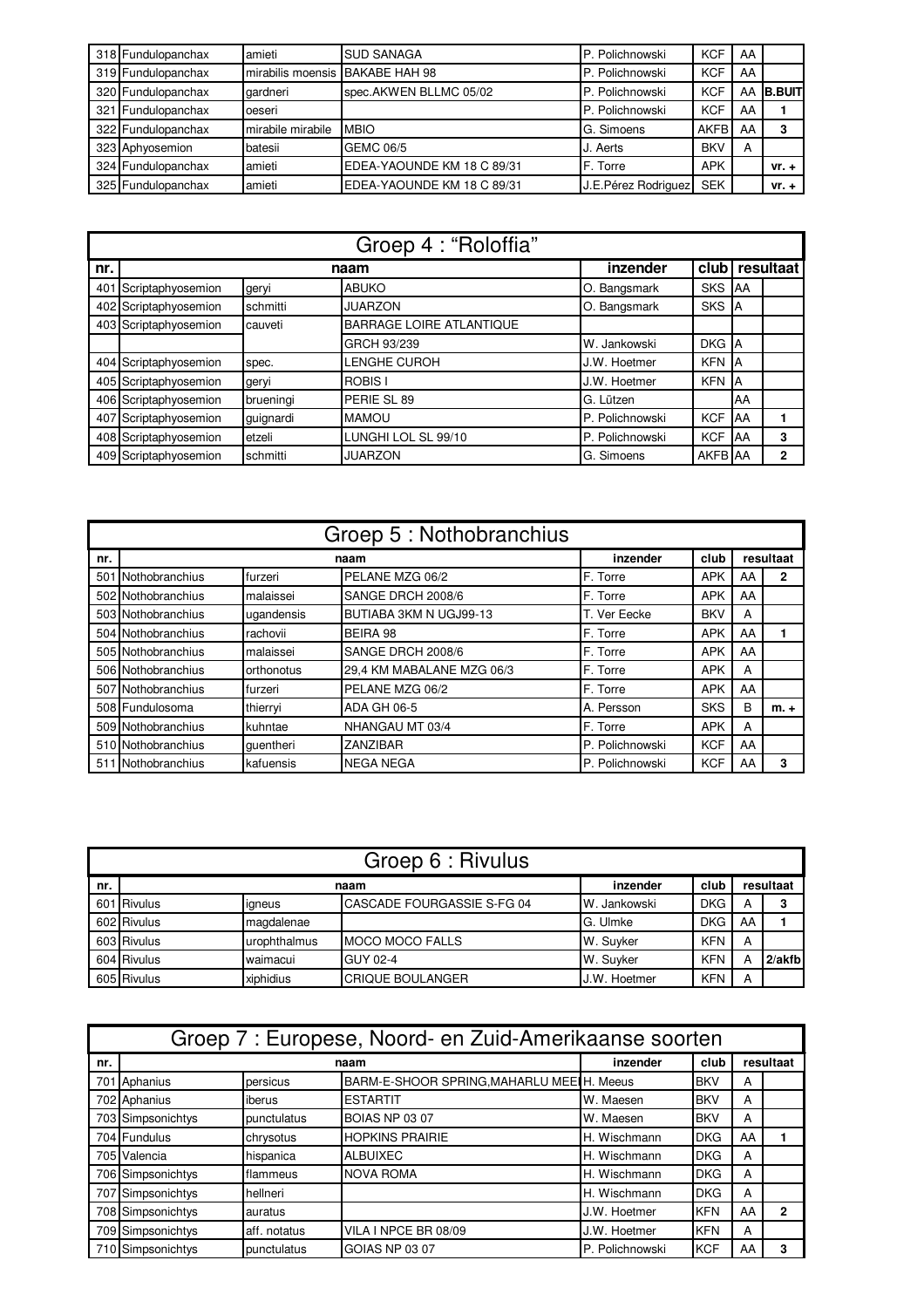| 711 Moema |  |
|-----------|--|
|-----------|--|

quiii and a contract of the set of the set of the set of the set of the set of the set of the set of the set of the set of the set of the set of the set of the set of the set of the set of the set of the set of the set of

**nr. inzender club** 801 Epiplatys dageti monroviae HARBEL 82 T. Ver Eecke BKV A 802 Lacustricola **pumilis** BURUNDI CI 2008 A. Persson SKS vr. + 803 Epiplatys ansorgii MASSANA GJS 00/02 J. Jaspers KFN A 804 Epiplatys dageti monroviae EP 82 HARBEL E. Jerusalem BKV | A 805 Epiplatys dageti monroviae EP 82 HARBEL BET E. Jerusalem BKV A 806 Epiplatys dageti monroviae EP 82 HARBEL W. Jankowski DKG A 807 Fenerbahce species AVD 2007/2 H. Ott DKG AA **B.VIS** 808 Epiplatys chevalieri KINSHASA CI 2001 H. Ott DKG AA **1** 809 Plataplochilus miltotaenia EBT 96/24 H. Ott DKG AA 810 Epiplatys huberi DOUENGUI GJS 00/22 H. Ott DKG A 811 Epiplatys dageti dageti AXIM GH 06/6 H. Ott DKG A 812 Procatopus similis similis similis and the state of the state of the state of the state of the state of the state of the state of the state of the state of the state of the state of the state of the state of the state 813 Pseudepiplatys annulatus **Fig. 2013** H.Wischmann DKG | A **APK** 814 Epiplatys ansorgii MASSANA GJS 00/02 P. Polichnowski KCF AA 815 Aplocheilus panchax PADANG BLICAN SLJ 05/01 P. Polichnowski KCF A 816 Epiplatys fasciolatus fasciolatus GOYAH MANYAH GM 97/17 P. Polichnowski KCF AA **3** 817 Epiplatys spilargyreus MALAKAL P. Polichnowski KCF A **resultaat** Groep 8 : Epiplatys, Aplocheilus, Pachypanchax **naam**

|     |                    |            | Groep 9 : Kweekgroep |                     |            |    |              |
|-----|--------------------|------------|----------------------|---------------------|------------|----|--------------|
| nr. |                    |            | naam                 | inzender            | club       |    | resultaat    |
|     | 901 Nothobranchius | kuhntae    | NHANGAU MT 03/4      | F. Torre            | <b>APK</b> | A  |              |
|     | 902 Pterolebias    | bokermanni | TACUARENDI F1        | J. Benitez Talavera | <b>KCA</b> | A  | <b>KCF</b>   |
|     | 903 Fundulopanchax | sioestedti | <b>BLAUW USA</b>     | M. Goyvaerts        | <b>BKV</b> | В  |              |
|     | 904 Aphyosemion    | pyrophore  | RPC 82 KOMONO        | M. Bogaerts         | <b>KCF</b> | AA | 1            |
|     | 905 Aphyosemion    | striatum   | LEC 93/29            | E. Jerusalem        | <b>BKV</b> | A  | 3            |
|     | 906 Epiplatys      | dageti     | EP 82 HARBEL         | E. Jerusalem        | <b>BKV</b> | AA |              |
|     | 907 Fundulopanchax | gardneri   | nigerianus MISAJE    | W. Jankowski        | <b>DKG</b> | AA |              |
|     | 908 Fundulopanchax | qardneri   | nigerianus MAKURDI   | W. Jankowski        | <b>DKG</b> | A  |              |
|     | 909 Aphyosemion    | striatum   | <b>GEMHS 00/33</b>   | G. Ulmke            | <b>DKG</b> | A  |              |
|     | 910 Aphanius       | iberus     | L'AMETLA             | H. Wischmann        | <b>DKG</b> | A  |              |
|     | 911 Nothobranchius | quentheri  |                      | H. Wischmann        | <b>DKG</b> | A  |              |
|     | 912 Valencia       | hispanica  | <b>ALBUIXEC</b>      | H. Wischmann        | <b>DKG</b> | A  |              |
|     | 913 Nothobranchius | rachovii   |                      | H. Wischmann        | <b>DKG</b> | AA | $\mathbf{2}$ |
|     | 914 Epiplatys      | singa      | <b>KINSUKA</b>       | G. Ulmke            | <b>DKG</b> | A  |              |
|     | 915 Fundulopanchax | amieti     | EDEA-YAOUNDE KM 18   | J.E.PérezRodriguez  | <b>SEK</b> |    | 2m/1v        |

## **Belgische Killifish Vereniging 25<sup>e</sup> congres Broechem 6 en 7 juni 2009**

## **RESULTATEN**

**Beste vis van de tentoonstelling 807 Fenerbahce species AVD 2007/2 H. Ott DKG**

**Beste buitenlandse vis 320 Fundulopanchax gardneri spec. AKWEN BLLMC 05/02 P. Polichnowski KCF**